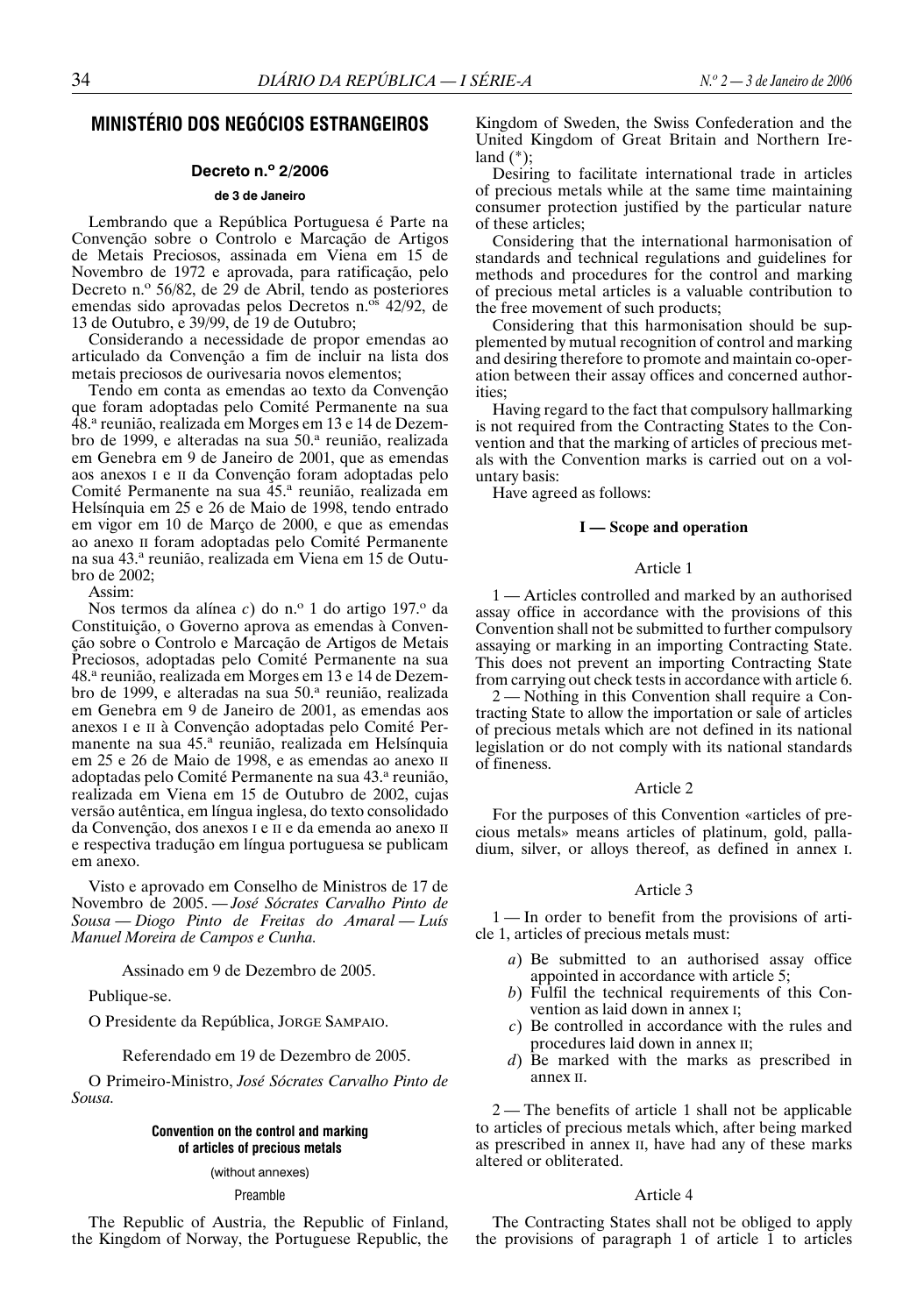of precious metals which, since being submitted to an authorised assay office, and controlled and marked as prescribed in article 3, have been altered by addition or in any other manner.

### **II — Control and sanctions**

### Article 5

1 — Each Contracting State shall appoint one or more authorised assay offices for the control and marking of articles of precious metals as provided for in annex II.

2 — The authorised assay offices shall satisfy the following conditions:

- Availability of staff and of the necessary means and equipment;
- Technical competence and professional integrity of the staff;
- In carrying out the requirements of the Convention, the management and technical staff of the authorised assay office must be independent of all circles, grouping or persons with direct or indirect interest in the area concerned;

Staff must be bound by professional secrecy.

3 — Each Contracting State shall notify the depositary of the appointment of such assay offices and of their marks and any withdrawal of this authorisation from any assay office previously appointed. The depositary shall immediately notify all other Contracting States accordingly.

## Article 6

The provisions of this Convention shall not prevent a Contracting State from carrying out check tests on articles of precious metals bearing the marks provided for in this Convention. Such tests shall not be carried out in such a way as to hamper unduly the importation or sale of articles of precious metals marked in conformity with the provisions of this Convention.

### Article 7

The Contracting States hereby empower the depositary to register with the World Intellectual Property Organisation (WIPO), in accordance with the Convention of Paris for the Protection of Industrial Property, the Common Control Mark described in annex II as a national hallmark of each Contracting State. The depositary shall also do so in the case of a Contracting State in relation to which this Convention enters into force at a later date or in the case of an acceding State.

### Article 8

1 — Each Contracting State shall have and maintain legislation prohibiting, subject to penalties, any forgery, unauthorised alteration or misuse of the Common Control Mark or of the marks of the authorised assay offices which have been notified in accordance with paragraph 3 of article 5, and any unauthorised alteration to the article or alteration or obliteration of the fineness mark or responsibility mark after the Common Control Mark has been applied.

2 — Each Contracting State undertakes to institute proceedings under such legislation when sufficient evidence of forgery or misuse of the Common Control Mark or marks of the authorised assay offices, or unauthorised alteration to the article or alteration or obliteration of the fineness mark or responsibility mark after the Common Control Mark has been applied is discovered or brought to its attention by another Contracting State or, where more appropriate, to take other suitable action.

### Article 9

1 — If an importing Contracting State or one of its authorised assay offices has reason to believe that an assay office in an exporting Contracting State has affixed the Common Control Mark without having complied with the relevant provisions of this Convention, the assay office by which the articles are purported to have been marked shall be immediately consulted and shall promptly lend all reasonable assistance for the investigation of the case. If no satisfactory settlement is reached, either of the parties may refer the case to the Standing Committee by notifying its Chairman. In such a case the Chairman shall convene a meeting of the Standing Committee.

2 — If any matter has been referred to the Standing Committee under paragraph 1, the Standing Committee may, after having given an opportunity for the parties concerned to be heard, make recommendations as to the appropriate action to be taken.

3 — If within a reasonable time a recommendation referred to in paragraph 2 has not been complied with, or the Standing Committee has failed to make any recommendation, the importing Contracting State may then introduce such additional surveillance of articles of precious metals marked by that particular assay office and entering its territory, as it considers necessary, including the right temporarily to refuse to accept such articles. Such measures shall immediately be notified to all Contracting States and shall be reviewed from time to time by the Standing Committee.

4 — Where there is evidence of repeated and grave misapplication of the Common Control Mark the importing Contracting State may temporarily refuse to accept articles bearing the assay office mark of the assay office concerned whether or not controlled and marked in accordance with this Convention. In such a case the importing Contracting State shall immediately notify all other Contracting States and the Standing Committee shall meet within one month to consider the matter.

## **III — Standing Comittee and amendments**

## Article 10

1 — A Standing Committee is hereby established on which each Contracting State shall be represented. Each Contracting State shall have one vote.

- 2— The tasks of the Standing Committee shall be:
	- To consider and review the operation of this Convention;
	- To review and, where necessary, propose amendments to the annexes to this Convention;
	- To take decisions on technical matters, as provided for in the annexes;
	- To promote and maintain technical and administrative co-operation between the Contracting States in matters dealt with by this Convention;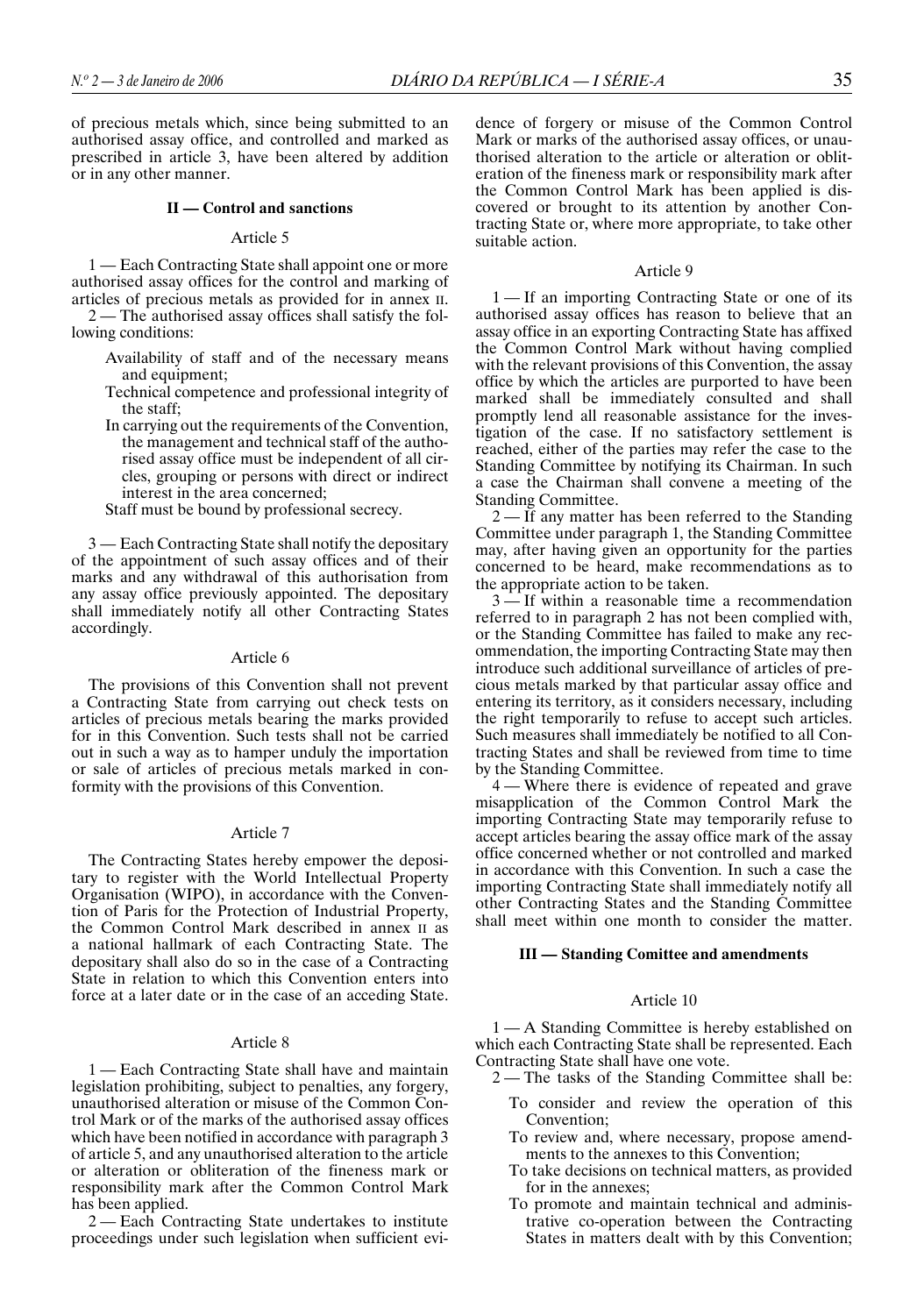- To consider measures for securing uniform interpretation and application of the provisions of this Convention;
- To encourage the adequate protection of the marks against forgery and misuse;
- To make recommendations in the case of any matter referred to it under the provisions of paragraph 2 of article 9, or for the settlement of any dispute arising out of the operation of this Convention which is presented to the Standing Committee;
- To examine whether the arrangements of a State interested in acceding to this Convention comply with the conditions of the Convention and its annexes and to make a report in that respect for consideration by the Contracting States.

3 — The Standing Committee shall adopt rules of procedure for its meeting including rules for the convening of such meetings. This Committee shall meet at least once a year.

4 — In accordance with paragraph 2 above, the Standing Committee shall take decisions on technical matters, as provided for in the annexes, by unanimous vote.

5 — The Standing Committee may make recommendations on any question relating to the implementation of this Convention or make proposals for the amendment of this Convention. Such recommendations or proposals shall be transmitted to the depositary which shall notify all Contracting States.

## Article 11

### **Amendment to the Convention**

1 — In the case of a proposal received from the Standing Committee for the amendment of the articles to the Convention, or in the case of a proposal for amendment of the Convention received from a Contracting State, the depositary shall submit such proposals for acceptance to all Contracting States.

2 — If within three months from the date of the submission of a proposal for amendment under paragraph 1 a Contracting State requests that negotiations be opened on the proposal, the depositary shall arrange for such negotiations to be held.

3 — Provided, it is accepted by all Contracting States, an amendment to this Convention shall enter into force one month after deposit of the last instrument of acceptance unless another date is provided for in the amendment. Instruments of acceptance shall be deposited with the depositary which shall notify all Contracting States.

### **Amendment to the annexes**

4 — In the case of a proposal made by the Standing Committee for amendment of the annexes to the Convention, the depositary shall notify all Contracting States.

5 — The amendment to the annexes shall come into force six months after the date of notification by the depositary unless an objection has been received from the Government of a Contracting State or unless a later date for its entry into force has been provided for in the amendment.

## **IV — Final provisions**

## **Accession**

## Article 12

1 — Any State being a Member of the United Nations or of any of the specialised agencies or of the International Atomic Energy Agency or a Party to the Statute of the International Court of Justice and having arrangements for the assay and marking of articles of precious metals necessary to comply with the requirements of the Convention and its annexes may, upon invitation of the Contracting States to be transmitted by the depositary, accede to this Convention.

2 — The Governments of the Contracting States shall notify their reply to the depositary within four months after receipt of the request by the depositary asking them whether they agree to the invitation. Any Government not replying within that period shall be deemed to have consented to the invitation.

3 — The Governments of the Contracting States shall base their decision whether to invite a State to accede primarily on the report referred to in paragraph 2 of article 10.

4 — The invited State may accede to this Convention by depositing an instrument of accession with the depositary which shall notify all other Contracting States. The accession shall become effective three months after deposit of that instrument.

## Article 13

1 — The Government of any signatory or acceding State may, when depositing its instrument of ratification or accession, or at any time thereafter, declare in writing to the depositary that this Convention shall apply to all or part of the territories, designated in the declaration, for the external relation of which it is responsible. The depositary shall communicate any such declaration to the Governments of all other Contracting States.

2—If the declaration was made at the time of the deposit of the instrument of ratification or accession this Convention shall enter into force in relation to those territories on the same date as the Convention enters into force in relation to the State having made the declaration. In all other cases the Convention shall enter into force in relation to those territories three months after the declaration has been received by the depositary.

3 — The application of this Convention to all or part of such territories may be terminated by the Government of the State having made the declaration referred to in paragraph 1 provided that it gives three months' notice in writing to the depositary which shall notify all other Contracting States.

### **Withdrawal**

## Article 14

Any Contracting State may withdraw from this Convention provided that it gives twelve months' notice in writing to the depositary which shall notify all Contracting States, or on such other terms as may be agreed upon by the Contracting States. Each Contracting State undertakes that, in the event of its withdrawal from the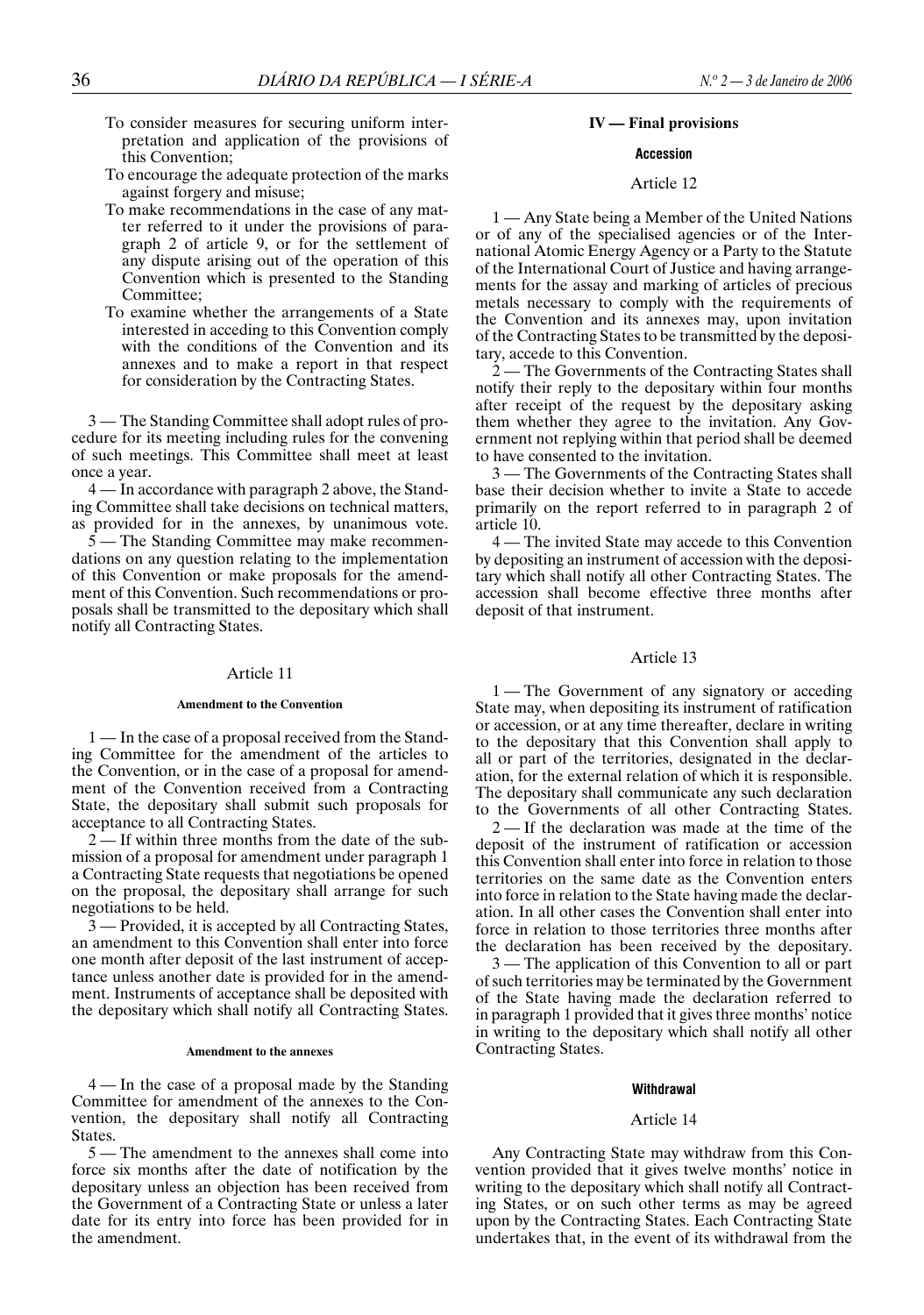Convention, it will cease after withdrawal to use or apply the Common Control Mark for any purpose.

## **Ratification**

### Article 15

1 — This Convention shall be ratified by the signatory States. The instruments of ratification shall be deposited with the depositary which shall notify all other signatory **States**.

2 — This Convention shall enter into force four months after deposit of the fourth instrument of ratification. In relation to any other signatory State depositing subsequently its instrument of ratification this Convention shall enter into force two months after the date of deposit but not before the expiry of the above-mentioned period of four months.

(\*) The following States have acceded to the Convention: Ireland (8.11.1983), Denmark (17.01.1988), Czech Republic (2.11.1994) and the Netherlands (16.07.1999).

In witness thereof the undersigned, duly authorised thereto, have signed the present Convention.

Done in Vienna this 15th day of November 1972, in a single copy in the English and French languages, both texts being equally authentic, which shall be deposited with the Government of Sweden, by which certified copies shall be transmitted to all other signatory and acceding States.

(Here follow the signatures of the representatives of Austria, Finland, Norway, Portugal, Sweden, Switzerland and the United Kingdom.)

### ANNEX I

#### **Definitions and technical requirements**

1 — Definitions — for the purpose of this Convention the following definitions apply:

1.1 — Precious metals — precious metals are platinum, gold [palladium] (\*) and silver. Platinum is the most precious metal followed by gold, [palladium] (\*) and silver.

1.2 — Precious metal alloy — a precious metal alloy is a solid solution containing at least one precious metal.

1.3 — Precious metal article — a precious metal article is any item of jewellery, goldsmith's, silversmith's or watchmaker's ware or any other object made entirely or in part from precious metals or their alloys.

1.4 — Fineness — the fineness is the content of the named precious metals measured in terms of parts per thousand by weight of alloy.

1.5 — Standard of fineness — the standard of fineness is the minimum content of the named precious metals measured in terms of parts per thousand by weight of alloy.

1.6 — Precious metal coating/plating — a precious metal coating or plating is a layer of precious metal or of precious metal alloy applied to all, or part of a precious metal article, e. g. by chemical, electrochemical, mechanical or physical process.

1.7 — Base metals — base metals are all metals except platinum, gold [palladium] (\*), and silver.

2 — Technical requirements:

2.1 — The Convention does not apply to:

*a*) Articles made of alloys of a fineness less than 850 for platinum, 375 for gold [500 for palladium] (\*) and 800 for silver;

- *b*) Any article which is intended to be used for medical, dental, veterinary, scientific or technical purpose;
- *c*) Legal tender;
- *d*) Parts or incomplete semi-manufactures (e. g. metal parts or surface layer);
- *e*) Raw materials such as bars, plates, wire and tubes;
- *f*) Base metal articles coated with precious metal;
- *g*) Any other object decided by the Standing Committee.

The articles referred to in *a*) to *g*) above cannot therefore be marked with the Common Control Mark.

2.2 — Standards of fineness applied under the Convention  $(**)$ :

For platinum — 999, 950, 900, 850; For gold — 999, 916, 750, 585, 375; [For palladium — 999, 950, 500] (\*); For silver — 999, 925, 830, 800.

2.2.1 — Other standards of fineness may be recognised by the Standing Committee, depending on international developments.

2.3 — Tolerance:

2.3.1 — No negative tolerance is permitted in relation to the standard of fineness indicated on the article.

2.3.2 — Separate rules for special manufacturing techniques are established by the Standing Committee. 2.4 — Use of solder:

2.4.1 — Solder may be used only for joining purposes. In principle, the standard of fineness of the solder shall be the same as the standard of fineness of the article.

2.4.2 — Practical exceptions from this principle and other methods of joining are defined by the Standing Committee.

2.5 — Use of base metal parts:

2.5.1 — Base metal parts in precious metal articles shall be prohibited except as follows:

- *a*) Movements of propelling pencils, clocks and watches, the internal mechanism of lighters and similar mechanisms where precious metals are unsuitable for technical reasons;
- *b*) Blades of knives and such parts of bottle openers and corkscrews and similar articles for which precious metals are unsuitable for technical reasons;
- *c*) Springs;
- *d*) Wire for joints of silver hinges;
- *e*) Pins for silver brooches.

Other exceptions can be decided on by the Standing Committee.

2.5.2 — Rules for joining base metal parts permitted under paragraph 2.5.1 to precious metal parts are established by the Standing Committee.

2.5.3 — Base metal parts where practicable shall be stamped or engraved «METAL» or with a specific designation of the metal; where this is impracticable these shall be readily distinguishable by colour from the precious metal. These requirements shall not apply to clock or watch movements. Base metal shall not be used for the purpose of strengthening, weighting or filling.

2.6 — Use of non-metallic substances — the use of non-metallic parts shall be permitted provided these are clearly distinguishable from the precious metal, they are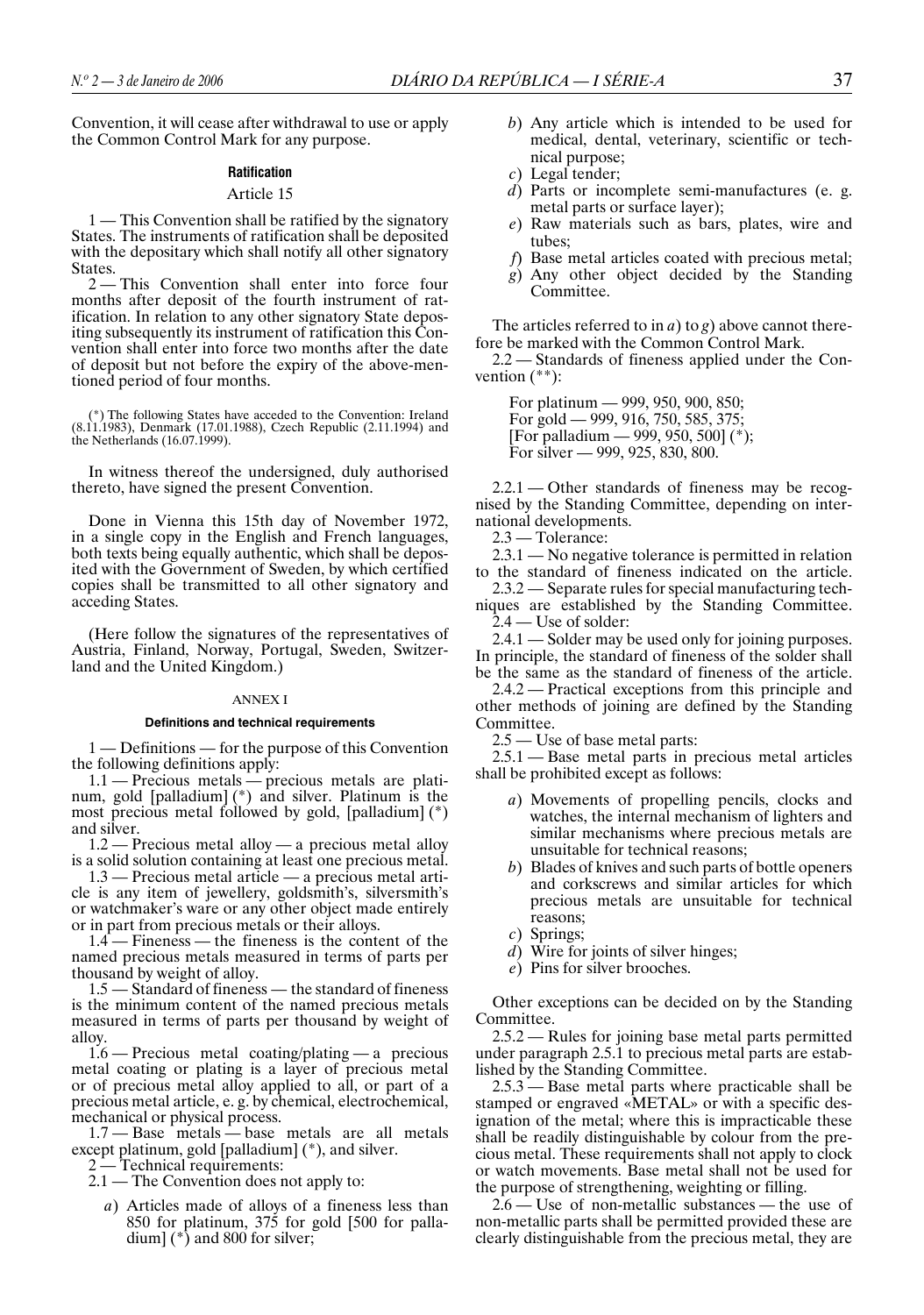not plated or coloured to resemble precious metals and their extent is visible. The Standing Committee can decide on further details.

2.7 — Coating of precious metal articles — precious metal coating must be of at least the same fineness as the article or of a more precious metal.

2.7.1 — The Standing Committee decides on permitted coatings.

(\*) Shall apply only after the entry into force of the amendment to article 2 of the Convention.

(\*\*) See article 1, paragraph 2, of the Convention.

### ANNEX II

### **Control by the authorised assay office(s)**

1 — General — the authorised assay office(s) (thereafter referred to as «the assay office») shall examine whether articles of precious metals which are presented to it in order to be marked with the Common Control Mark fulfil the conditions of annex I to the Convention.

 $1.1$  — If an article is found by the assay office to be complete as to all its metallic parts and if it complies with the provisions of annex I to this Convention, the assay office shall, on request, mark the article with its assay office mark and the Common Control Mark. In cases where the Common Control Mark is applied the assay office shall, before the article leaves its custody, ensure that the article is fully marked in accordance with the provisions of paragraphs below.

2 — Methods of analysis — the assay office shall use any of the approved methods of analysis in assaying articles of precious metals as listed under appendix I. The Standing Committee can amend this list according to future developments. Other test methods may be used to evaluate the homogeneity of the batch.

3 — Sampling — the number of items taken from a batch and the number of samples taken from these items for testing and analysis shall be sufficient to establish the homogeneity of the batch and ensure that all parts of all articles controlled in the batch are up to the required standard of fineness. Sampling guidelines are established by the Standing Committee.

4 — Marking — the following minimum marks shall be applied on articles which satisfy the criteria in annex I:

- *a*) A registered responsibility mark as described in paragraph 4.2;
- *b*) The mark of the assay office;
- *c*) The Common Control Mark as described in paragraph 4.3.; and
- *d*) The corresponding fineness mark in arabic numerals.

Marks *b*) and *c*) shall be punched on the article by the assay office.

Marks *a*) and *d*) can be applied by punching, casting or engraving on the article.

Whenever possible, all marks shall be placed in immediate proximity to each other.

Other marks which are not to be confused with the marks mentioned above are allowed as additional marks.

4.1 — The Standing Committee can decide on other methods of marking articles.

4.2 — The responsibility mark referred to in paragraph 4, *a*), shall be registered in an official register of the Contracting State and/or one of its assay offices, in whose territory the article in question is controlled.

4.3 — The Common Control Mark shall consist of the representation of a balance together with the number in Arabic numerals showing the standard of fineness of the article in parts per thousand in relief on a lined background surrounded by a shield indicating the nature of the precious metal as follows:

For platinum articles: . . . For gold articles: ... [For palladium articles: . . .]  $(*)$ ; For silver articles: ...

4.3.1 — All different standards of fineness listed by the Standing Committee can be represented.

4.3.2 — The approved sizes of the Common Control Mark are listed in appendix 2. This list can be amended by the Standing Committee.

4.4 — Articles consisting of more than one alloy of the same precious metal — where an article consists of different alloys of the same precious metal, the fineness mark and the Common Control Mark applied shall be that of the lowest fineness present in the article. Exceptions can be decided on by the Standing Committee.

4.5 — Articles consisting of parts — if an article consists of parts which are hinged or readily separable, the above marks shall be applied to the main part. Where practicable the Common Control Mark shall be applied also to the lesser parts.

4.6 — Articles consisting of different precious metal alloys:

4.6.1 — If an article consists of different precious metal alloys, and if the colour and extent of each alloy are clearly visible, the marks referred to in paragraph 4, *a*), *b*), *c*) and *d*), shall be applied on one precious metal alloy and the appropriate Common Control Mark on the other(s).

4.6.2 — If an article consists of different precious metal alloys and if the colour and extent of each alloy is not visible, the marks referred to in paragraph 4, *a*), *b*), *c*) and *d*), shall be applied on the least precious metal. The Common Control Mark relating to the more precious metals may not be applied.

4.6.3 — Exceptions from the rules above justified by technical reasons are decided on by the Standing Committee.

(\*) Shall apply only after the entry into force of the amendment to article 2 of the Convention.

## **Appendix I**

#### **Methods of analysis and other test methods**

The testing of articles of precious metals submitted for marking with the Common Control Mark consists of the two following steps:

- 1) The evaluation of the homogeneity of the batch; and
- 2) The determination of the fineness of the alloy.

1 — The homogeneity of the batch may be evaluated by one of the following test methods:

- *a*) Touchstone testing;
- *b*) Testing by X-ray spectroscopy; and
- *c*) Analysis of scraps assembled from several pieces taken out of the batch.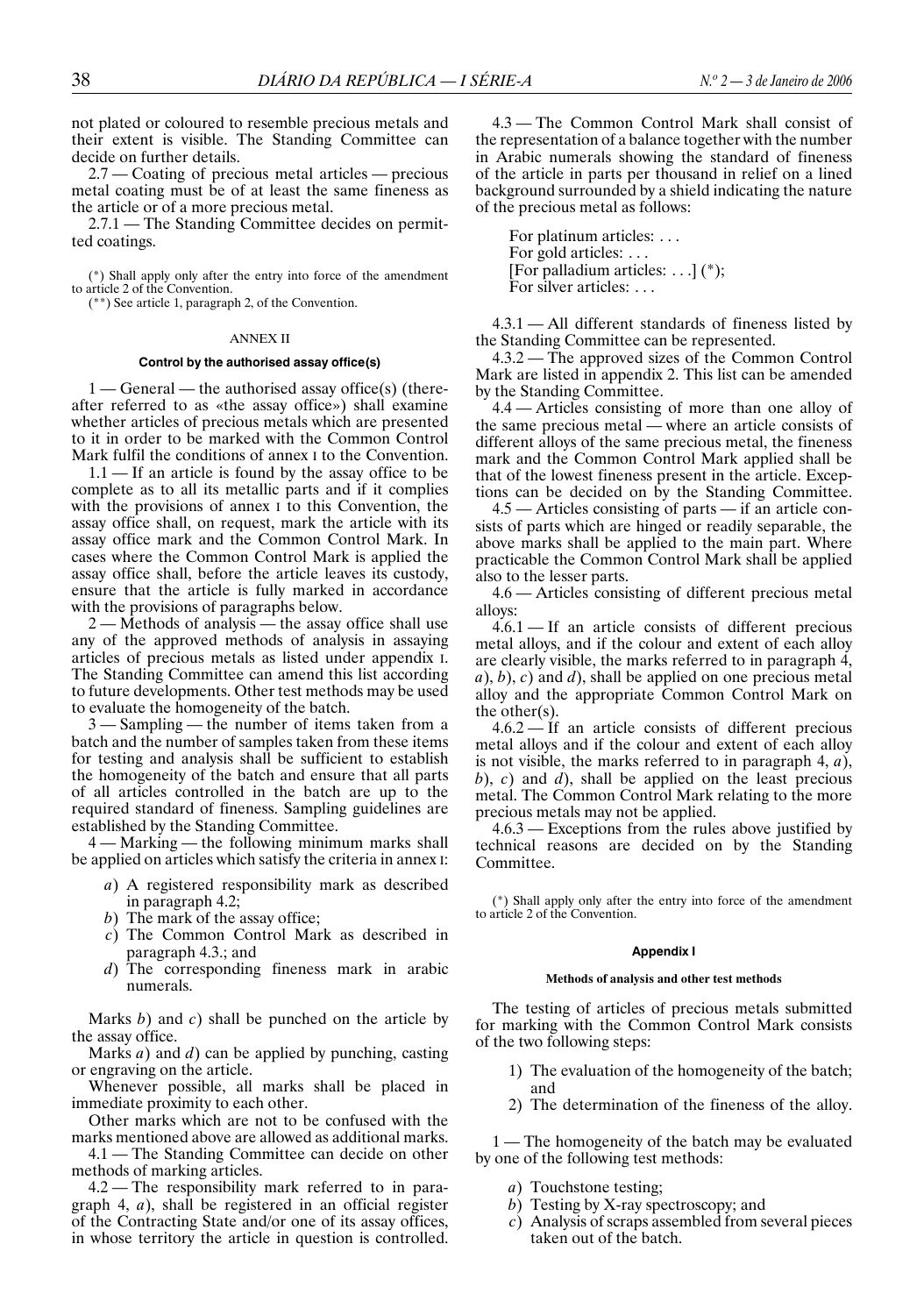2 — The fineness of the precious metals content is determined by one of the following approved methods of analysis:

## Platinum:

- Gravimetric method after precipitation of diammoniumhexachloroplatinate (document EN 31 210/ISO 11 210:1995);
- Gravimetric method by reduction with mercurous chloride (document EN 31 489/ISO 11 489:1995);

Spectrometric method/ICP solution (Document pr EN 31 494/ISO/DIS 11 494);

Atomic absorption (document ISO/WD 11 492);

Gold:

Cupellation method (document EN 31 426/ ISO 11 426:1997);

Spectrometric method/ICP solution (document ISO/WD 11 493);

### Palladium:

- Gravimetric determination with dimethyl glyoxime (document EN 31 490/ISO 11 490: 1995) (\*);
- Spectrometric method/ICP solution (document EN 31 495/ISO/DIS 11 495 (\*)];

Silver:

- Volumetric (potentiometric) method using potassium bromide [document EN 31 427/  $\overline{[}$ ISO 11 427:1993 (\*\*) $\overline{]}$ ;
- Volumetric (potentiometric) method using sodium chloride or potassium chloride (document ISO 13 756:1997).

(\*) Shall apply only after the entry into force of the amendment to article 2 of the Convention.

(\*\*) As amended by technical corrigendum 1:1994: «Clause 4.2: potassium bromide, solution, *c*(*KBr*)=0,1 mol/l.»

### **Appendix II**

### **Sizes of the Common Control Marks**

The sizes (height) of the Common Control Mark are:

For platinum — not smaller than 0.75 mm; For gold:

> 1.5 mm; 1.0 mm; 0.75 mm; 0.5 mm;

[For palladium — not smaller than  $0.75$  mm] (\*); For silver:

4.0 mm; 2.0 mm; 1.5 mm; 1.0 mm; 0.75 mm.

(\*) Shall apply only after the entry into force of the amendment to article 2 of the Convention.

### **Amendment to annex II of the Convention on the Control and Marking of Articles of Precious Metals**

Proposed by the Standing Committee in accordance with paragraph 4 of article 10 of the Convention and accepted on 15 October 2002 by the Standing Committee at its fifty-third meeting held in Vienna.

In accordance with paragraph 4 of article 10 of the Convention on the Control and Marking of Articles of Precious Metals, the Standing Committee is sending herewith to the Depositary a proposal for the amendment of the table, which follows paragraph 3 of article 4 at annex II of the Convention. The wording of article 4(3) as such remains unchanged. The footnote in the table regarding palladium articles remains also unchanged.

This proposal shall be duly circulated to the Convention's Contracting States with an invitation to give their consent to the proposed amendment. The amendment, as agreed by the Standing Committee, is the following:

The following marks should be added in the table following article 4, paragraph 3, of annex II of the Convention:

For platinum articles:



For gold articles:



For palladium articles (\*):



For silver articles:



(\*) Shall apply only after the entry into force of the amendment to article 2 of the Convention.

## **CONVENÇÃO SOBRE O CONTROLO E MARCAÇÃO DE ARTEFACTOS DE METAIS PRECIOSOS**

### Preâmbulo

A República da Áustria, a República da Finlândia, o Reino da Noruega, a República Portuguesa, o Reino da Suécia, a Confederação Suíça e o Reino Unido da Grã-Bretanha e da Irlanda do Norte (\*);

Desejando facilitar o comércio internacional de artefactos de metais preciosos, mantendo, ao mesmo tempo, a protecção do consumidor justificada pela natureza particular destas obras;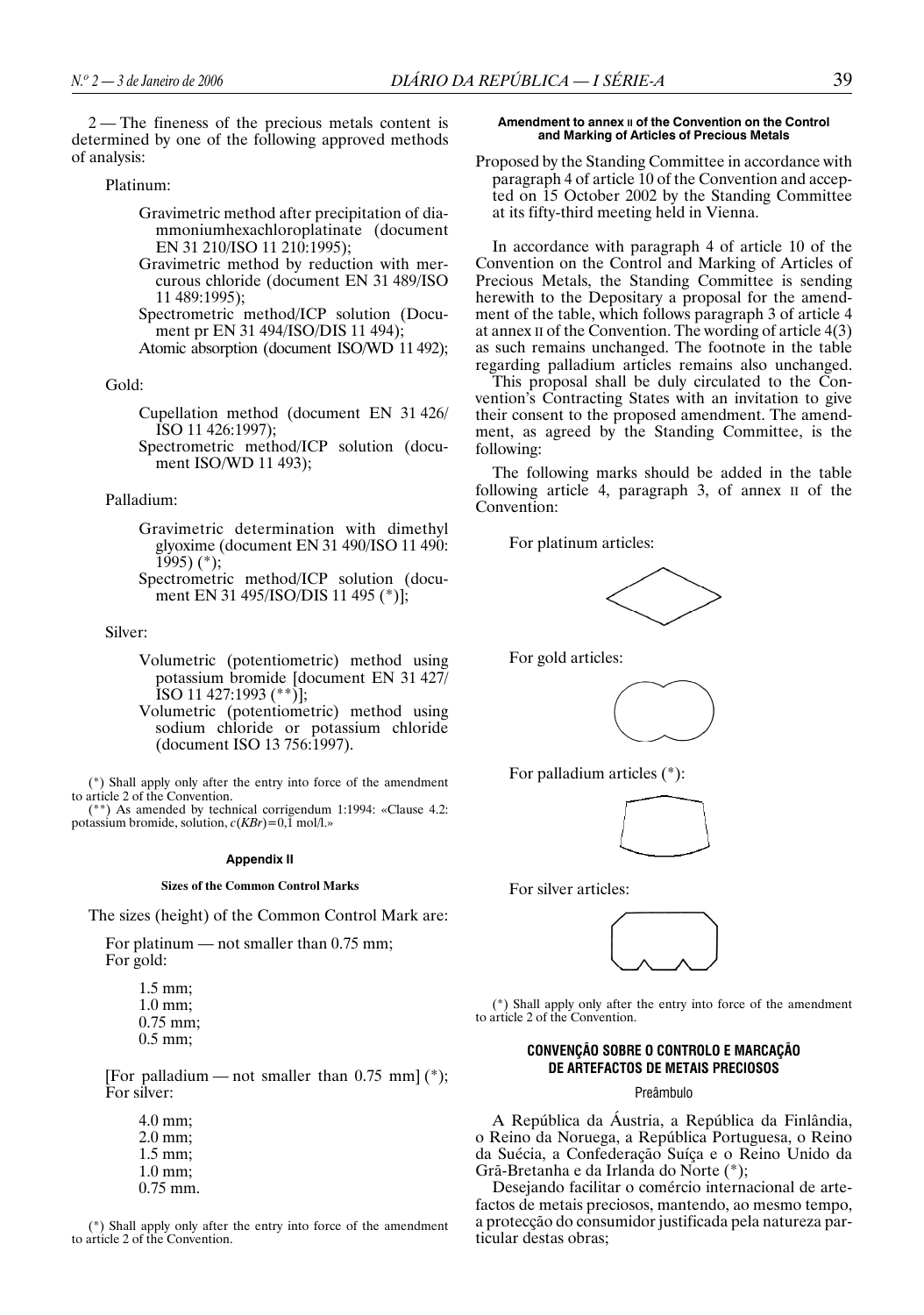Considerando que a harmonização internacional das normas, regras técnicas e directrizes relativas aos métodos e procedimentos de controlo e marcação de artefactos em metais preciosos constitui uma contribuição importante para a livre circulação desses produtos;

Considerando que esta harmonização deverá ser completada por um reconhecimento mútuo do controlo e marcação e desejando, como tal, promover e manter uma colaboração entre as suas contrastarias e as respectivas autoridades;

Atendendo a que a contrastação obrigatória não é requerida pelos Estados Contratantes da Convenção e a que a marcação dos artefactos de metais preciosos com as marcas da Convenção é efectuada voluntariamente:

Acordam no seguinte:

## **1 — Âmbito e funcionamento da Convenção**

## Artigo  $1.0$

1 — Os artefactos controlados e marcados por uma contrastaria autorizada, de acordo com as disposições da presente Convenção, não serão submetidos a novos controlos ou marcações obrigatórias ao serem importados por um Estado Contratante, salvo a ensaios de prova, de acordo com o artigo 6.<sup>o</sup>

2 — Nenhuma disposição da presente Convenção obriga qualquer Estado Contratante a autorizar a importação ou a venda de artefactos de metais preciosos que não estejam definidos na sua legislação nacional ou que não cumpram os toques mínimos nacionais.

## Artigo 2.º

Para os fins desta Convenção, entende-se por «artefactos de metais preciosos» os artefactos em platina, ouro, paládio, prata ou ligas desses metais, tais como definidos no anexo I.

## Artigo 3.º

1 — Para beneficiarem das disposições do artigo 1.º, os artefactos de metais preciosos devem:

- *a*) Ser submetidos a um controlo de uma contrastaria autorizada nomeada de acordo com o artigo 5.<sup>o</sup>;
- *b*) Cumprir os requisitos técnicos da presente Convenção, indicados no anexo I;
- *c*) Ser controlados de acordo com as regras e procedimentos indicados no anexo II;
- *d*) Ser marcados com os punções indicados no anexo II.

 $2 -$ Não beneficiarão das disposições do artigo  $1.0$ os artefactos de metais preciosos de que, depois de terem sido contrastados conforme o preceituado no anexo II, uma das marcas seja alterada ou retirada.

## Artigo  $4.^\circ$

Os Estados Contratantes não serão obrigados a aplicar as disposições do n.º 1 do artigo 1.º aos artefactos de metais preciosos que, após terem sido submetidos ao controlo de uma contrastaria autorizada, analisados e marcados de acordo com o artigo 3.º, tenham sido

modificados pela adição de partes suplementares ou por qualquer outra forma.

### **II — Controlo e sanções**

## Artigo  $5.$ <sup>o</sup>

1 — Cada Estado Contratante designará uma ou várias contrastarias autorizadas para controlar e marcar os artefactos de metais preciosos, em conformidade com o anexo II.

2 — As contrastarias autorizadas deverão satisfazer as seguintes condições:

- Dispor de pessoal, dos meios e equipamentos necessários;
- Pessoal com competência técnica e integridade profissional;
- Na realização das tarefas exigidas pela Convenção, o pessoal administrativo e técnico da contrastaria autorizada deverá ser independente de qualquer círculo, grupo ou pessoa com interesses, directa ou indirectamente, ligados a esta área;
- O pessoal deverá estar obrigado a segredo profissional.

3 — Cada Estado Contratante notificará o Estado depositário sobre as contrastarias que designou, os seus punções e, se for caso disso, o cancelamento da autorização dada a qualquer outra contrastaria anteriormente designada. O Estado depositário notificará, imediatamente, todos os outros Estados Contratantes.

## Artigo  $6.$ <sup>o</sup>

As disposições da presente Convenção não impedirão que um Estado Contratante efectue os seus ensaios em artefactos de metal precioso que sejam portadores das marcas previstas na presente Convenção. Esses ensaios não devem, contudo, ser efectuados de forma a impedir, desnecessariamente, a importação ou venda dos artefactos de metais preciosos contrastados, em conformidade com as disposições desta Convenção.

## Artigo 7.<sup>o</sup>

Pela presente Convenção, os Estados Contratantes autorizam o Estado depositário a registar a marca comum de controlo, descrita no anexo II, como punção nacional de cada um deles junto da Organização Mundial da Propriedade Intelectual (OMPI), de acordo com a Convenção de Paris para Protecção da Propriedade Industrial. O Estado depositário procederá da mesma forma no que respeita a um Estado Contratante para o qual a presente Convenção entra em vigor em data posterior ou, ainda, no caso de um Estado que venha a aderir.

## Artigo 8.º

1 — Cada Estado Contratante deve possuir e manter uma legislação proibindo, sob pena de sanção, toda a falsificação, alteração não autorizada ou uso abusivo da marca comum de controlo prevista na presente Convenção ou dos punções das contrastarias autorizadas cuja notificação tenha sido dada de acordo com o n.º 3 do artigo 5.º, assim como qualquer alteração não autorizada levada a efeito nos artefactos, ou toda a alteração ou obliteração da indicação do toque ou do punção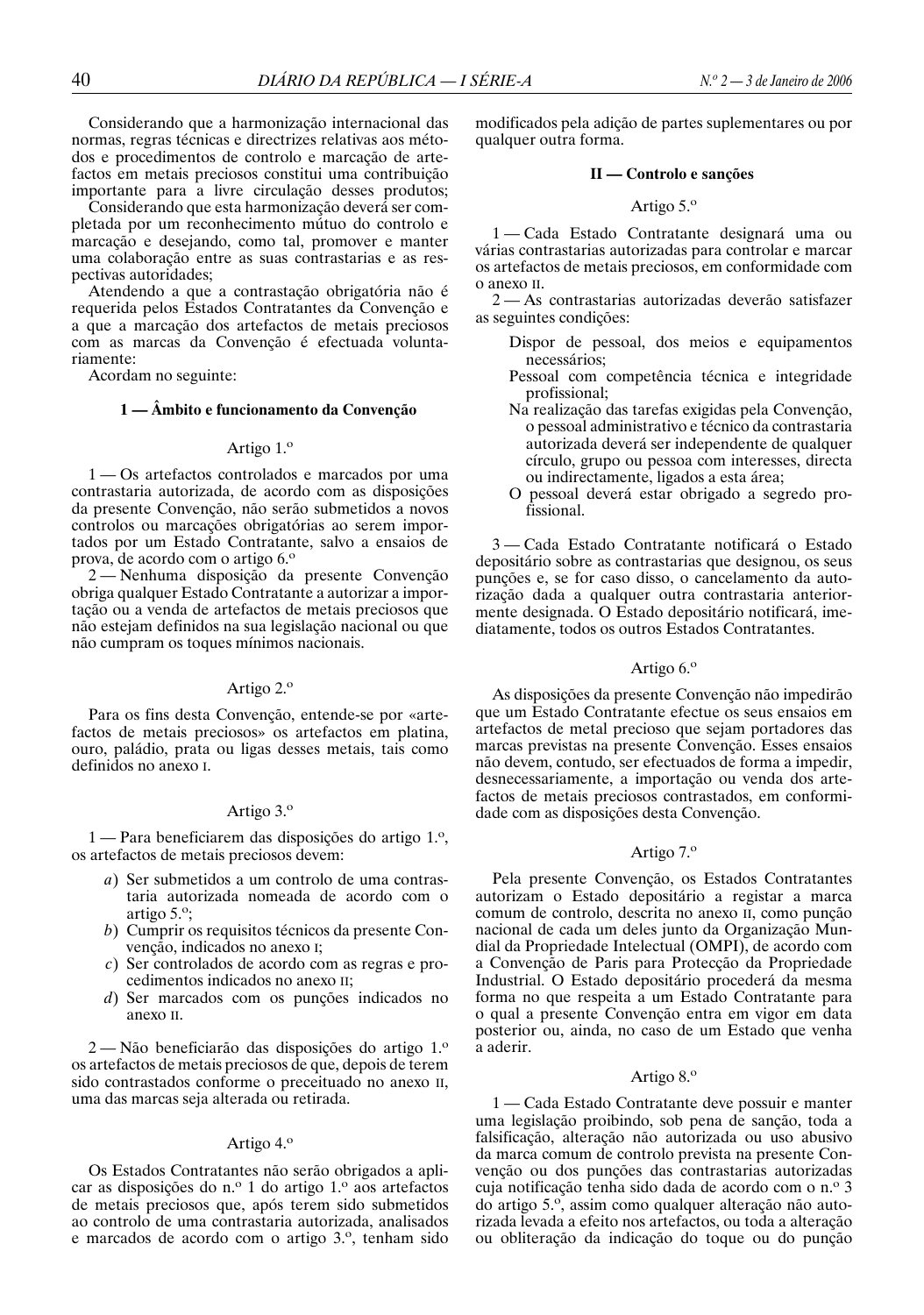de responsabilidade, uma vez que esteja aposta a marca comum de controlo.

2 — Cada Estado Contratante providenciará no sentido de ser aplicada essa legislação logo que haja prova, ou seja levada ao seu conhecimento por um outro Estado Contratante, da falsificação ou uso abusivo da marca comum de controlo, ou dos punções das contrastarias autorizadas, ou, ainda, qualquer modificação não autorizada a que o artefacto tenha sido submetido, ou alteração ou obliteração da indicação do toque ou do punção de responsabilidade, uma vez que tenha sido aposta a marca comum de controlo. Sempre que se justifique, devem ser tomadas outras medidas adequadas.

## Artigo  $9.^\circ$

1 — Logo que um Estado Contratante importador ou uma das suas contrastarias autorizadas tenha razão para acreditar que uma contrastaria de um Estado Contratante exportador tenha aposto a marca comum de controlo sem obedecer às disposições e normas da presente Convenção, a contrastaria acusada de haver procedido ao contraste dos artefactos será imediatamente consultada e deverá fornecer, sem demora, toda a assistência necessária para a investigação do caso. Se não se chegar a nenhuma conclusão satisfatória, qualquer das partes pode submeter o assunto ao Comité Permanente, por notificação dirigida ao seu presidente. Nesse caso, o presidente convocará uma reunião do Comité Permanente.

2 — Se qualquer assunto for levado ao Comité Permanente ao abrigo do n.º 1, este, após dar conhecimento às partes interessadas da possibilidade de se entenderem, pode apresentar recomendações sobre as medidas adequadas a tomar.

3 — Se dentro de um espaço de tempo razoável não tiver sido feita qualquer recomendação ao abrigo do n.<sup>o</sup> 2 ou se o Comité Permanente não puder adoptar qualquer recomendação, o Estado Contratante importador pode então introduzir medidas de segurança suplementares que julgue necessárias a respeito dos artefactos de metais preciosos puncionados pela contrastaria em questão e que tenham entrado no seu território; tem, ainda, o direito de não aceitar de tais artefactos, temporariamente. Estas medidas serão comunicadas, imediatamente, a todos os Estados Contratantes e serão revistas periodicamente pelo Comité Permanente.

4 — Sempre que existam provas de qualquer utilização abusiva, repetida e grave da marca comum de controlo, o Estado Contratante importador pode recusar a aceitação de artefactos puncionados com a marca de garantia da contrastaria em causa, quer estes sejam ou não analisados e puncionados de acordo com a presente Convenção. Tais medidas deverão ser comunicadas pelo Estado Contratante importador a todos os Estados Contratantes e o Comité Permanente reunir-se-á, no prazo de um mês, para examinar a questão.

## **III — Comité Permanente e emendas**

## Artigo  $10.0$

1 — Pela presente Convenção é criado um Comité Permanente, no qual cada Estado Contratante está representado e dispõe de um voto.

2 — O Comité Permanente terá as seguintes atribuições:

- Estudar e rever o funcionamento da Convenção; Rever e, quando necessário, propor emendas aos anexos da presente Convenção;
- Tomar decisões em assuntos técnicos, de acordo com as disposições dos anexos;
- Promover e manter a cooperação técnica e administrativa entre os Estados Contratantes nos domínios abrangidos pela presente Convenção;
- Estudar as medidas que permitam assegurar uma interpretação e aplicação uniformes das disposições da presente Convenção;
- Promover uma protecção adequada dos punções contra falsificações e uso abusivo;
- Apresentar recomendações sobre cada caso que lhe seja submetido, em face das disposições do n.º 2 do artigo 9.º ou para solução de qualquer diferendo resultante da aplicação da presente Convenção e que seja submetido ao Comité Permanente;
- Examinar se as disposições de um Estado interessado em aderir à presente Convenção satisfazem as condições da Convenção e dos seus anexos e apresentar o respectivo relatório, a fim de ser submetido à consideração dos Estados Contratantes.

3 — O Comité Permanente adoptará regras de funcionamento para as suas reuniões, incluindo regras de convocação. Reunir-se-á pelo menos uma vez por ano.

 $4 - A$ o abrigo do disposto no n.º 2, o Comité Permanente poderá deliberar sobre questões técnicas, conforme previsto nos anexos, tomadas por unanimidade.

5 — O Comité Permanente pode apresentar recomendações sobre qualquer questão relativa à entrada em vigor da presente Convenção ou fazer propostas de alteração à Convenção. Tais recomendações ou propostas serão transmitidas ao Estado depositário, que informará todos os Estados Contratantes.

## Artigo 11.º

## **Emendas à Convenção**

1 — Se o Estado depositário receber do Comité Permanente uma proposta de emenda dos artigos da Convenção ou de um Estado Contratante uma proposta de emenda da Convenção, submeterá essas propostas à aceitação de todos os Estados Contratantes.

2 — Se, no prazo de três meses a contar da data em que uma proposta de emenda tenha sido submetida, de acordo com o n.º 1, um dos Estados Contratantes pedir a abertura de negociações sobre a dita proposta, o Estado depositário tomará as disposições necessárias para o efeito.

3 — Sob a condição da sua aceitação de todos os Estados Contratantes, uma emenda à presente Convenção entrará em vigor um mês após o depósito do último instrumento de aceitação, salvo se uma outra data for prevista nessa emenda. Os instrumentos de aceitação ficarão na posse do Estado depositário, que notificará todos os Estados Contratantes.

#### **Emendas aos anexos**

4 — No caso de uma proposta de emenda aos anexos da Convenção ter sido feita pelo Comité Permanente,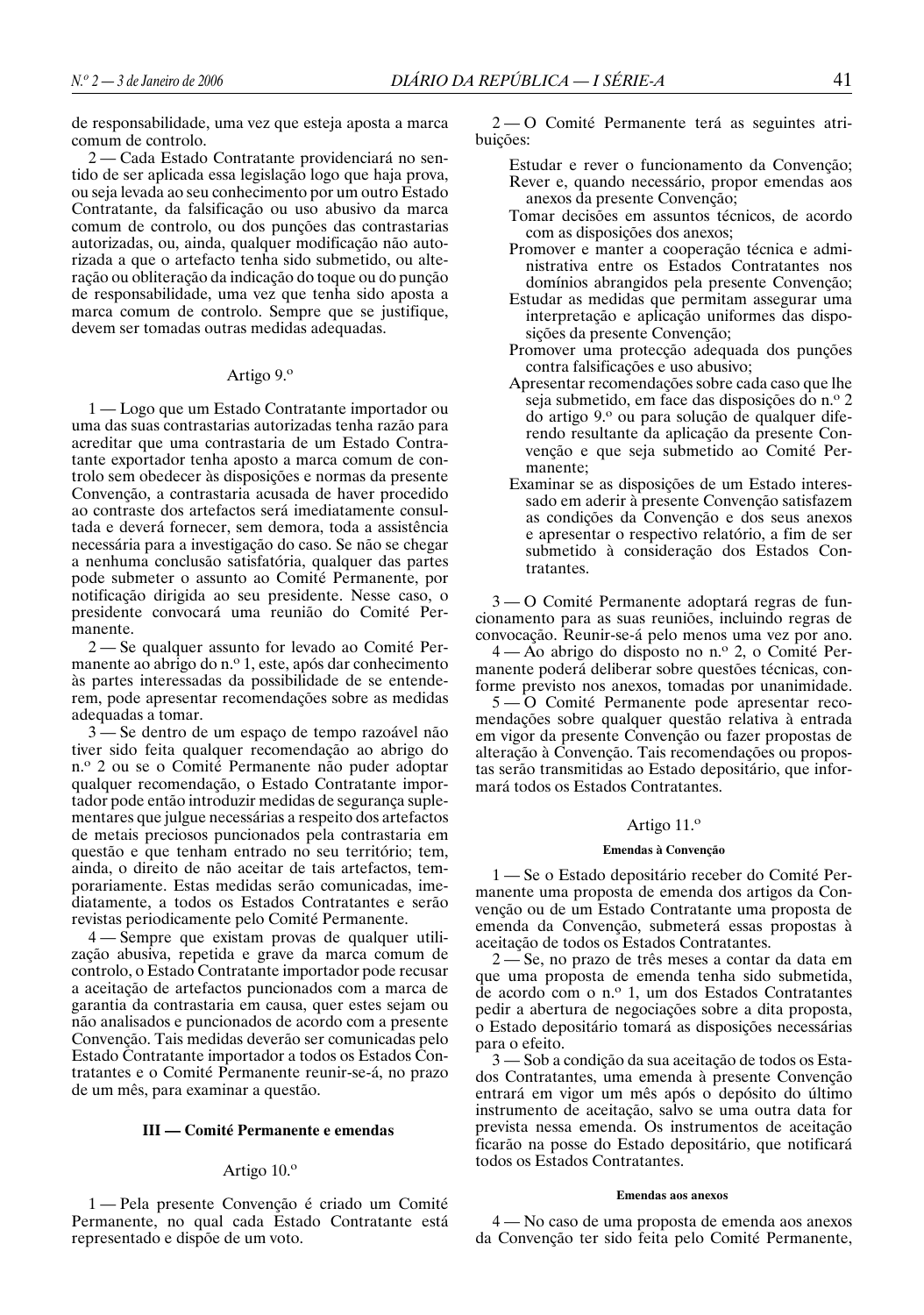o Estado depositário notificará todos os Estados Contratantes da proposta em causa.

5 — As emendas aos anexos entrarão em vigor seis meses após a data da notificação efectuada pelo Estado depositário, salvo se existir oposição por parte do governo de um Estado Contratante, ou se tiver sido prevista na emenda uma data posterior para a sua entrada em vigor.

## **IV — Disposições finais**

## **Adesão**

## Artigo 12.º

1 — A presente Convenção está aberta à adesão de qualquer Estado membro da Organização das Nações Unidas ou membro de qualquer instituição especializada ou da Agência Internacional da Energia Atómica ou do Estatuto do Tribunal Internacional de Justiça, fazendo acordos para o ensaio e a marcação de artefactos de metais preciosos em concordância com os requisitos da presente Convenção e dos seus anexos, que poderá, a convite dos Estados Contratantes, transmitido pelo Estado depositário, aderir à presente Convenção.

2 — Os governos dos Estados Contratantes deverão notificar o Estado depositário, no prazo de quatro meses após a recepção do pedido transmitido pelo Estado depositário, de se aceitam ou não o convite. O governo que não responda nesse prazo será considerado como tendo aceite o convite.

3 — Os governos dos Estados Contratantes devem, essencialmente, fundamentar a sua decisão de convidar um Estado a aderir no relatório mencionado no n.º 2 do artigo  $10.°$ 

4 — O Estado convidado pode aderir à presente Convenção depositando o instrumento de adesão junto do Estado depositário, que notificará todos os outros Estados Contratantes. A adesão entrará em vigor no prazo de três meses após o depósito desse instrumento.

## Artigo 13.º

1 — O governo de qualquer Estado signatário ou aderente pode, logo que deposite o instrumento de ratificação ou adesão, ou em seguida, em qualquer ocasião, apresentar uma declaração por escrito ao Estado depositário segundo a qual a presente Convenção se aplica a todo ou parte do seu território, designado na dita declaração, no qual ele assegura as relações exteriores. Uma tal declaração será comunicada pelo Estado depositário aos governos de todos os outros Estados Contratantes.

2 — Se essa declaração for feita ao mesmo tempo em que é depositado o instrumento de ratificação ou adesão, a presente Convenção entrará em vigor, no que respeita a esses territórios, na mesma data em que entre em vigor para o Estado que apresentou a declaração. Em todos os outros casos a Convenção entrará em vigor, para esses territórios, três meses após a recepção da declaração pelo Estado depositário.

3 — A aplicação da presente Convenção a todo ou parte do território em questão pode ser denunciada pelo governo do Estado que apresentou a declaração mencionada no n.º 1, mediante um pré-aviso, por escrito,

de três meses, ao Estado depositário, que notificará todos os outros Estados Contratantes.

#### **Recesso**

### Artigo  $14.°$

Qualquer Estado Contratante que deseje praticar o recesso relativamente à presente Convenção deverá enviar um pré-aviso, por escrito, com uma antecipação de 12 meses, ao Estado depositário, que notificará todos os Estados Contratantes, ou noutros termos acordados pelos Estados Contratantes. Cada Estado Contratante compromete-se, no caso de praticar o recesso relativamente à Convenção, a cessar, nessa data, toda a utilização ou aplicação da marca comum de controlo, seja para que uso for.

## **Ratificação**

### Artigo  $15.$ <sup>o</sup>

1 — A presente Convenção deve ser ratificada pelos Estados Contratantes. Os instrumentos de ratificação serão depositados junto do Estado depositário, que deles dará notificação a todos os outros Estados signatários.

2 — A presente Convenção entrará em vigor quatro meses após o depósito do 4.º instrumento de ratificação. No que respeita a qualquer outro Estado signatário que deposite o seu instrumento de ratificação posteriormente, a presente Convenção entrará em vigor dois meses após o depósito, mas nunca antes de expirar o período de quatro meses acima mencionado.

(\*) Os seguintes Estados aderiram à Convenção: a Irlanda (8 de Novembro de 1983), a Dinamarca (17 de Janeiro de 1988), a República Checa (2 de Novembro de 1994) e os Países Baixos (16 de Julho de 1999).

Nestas condições, os abaixo assinados, devidamente autorizados para o efeito, assinaram a presente Convenção.

Feita em Viena, em 15 de Novembro de 1972, em francês e inglês, ambos os textos fazendo fé, sendo um exemplar depositado junto do Governo da Suécia, que enviará a todos os outros Estados signatários e aderentes cópias autenticadas.

(Seguem-se as assinaturas dos representantes da Áustria, Finlândia, Noruega, Portugal, Suécia, Suíça e Reino Unido.)

### ANEXO I

## **Definições e exigências técnicas**

1 — Definições — para os efeitos da presente Convenção, aplicar-se-ão as seguintes definições:

1.1 — Metais preciosos — os metais preciosos são a platina, o ouro, o [paládio] (\*) e a prata. A platina é o metal mais precioso, seguido pelo ouro, pelo [paládio] (\*) e pela prata.

1.2 — Liga de metais preciosos — uma liga de metais preciosos consiste numa substância sólida que contém, no mínimo, um metal precioso.

1.3 — Artefactos de metal precioso — considera-se artefacto de metal precioso qualquer artigo de joalharia, ourivesaria, prataria ou relojoaria ou qualquer outro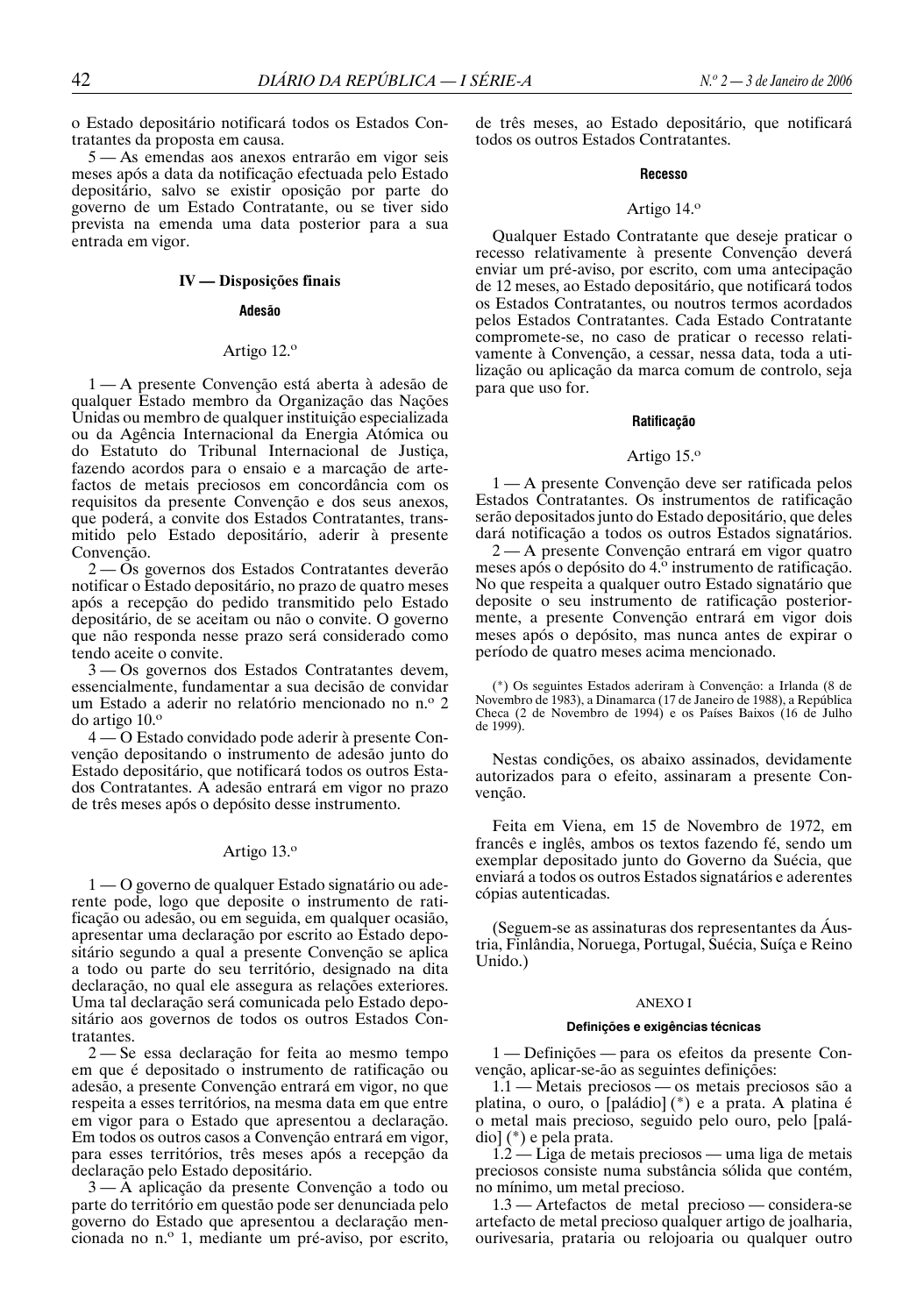objecto feito, totalmente ou em parte, de metais preciosos ou das respectivas ligas.

1.4 — Toque — o toque indica a quantidade dos metais preciosos mencionados e é medido em termos de milésimos relativamente ao peso da liga.

1.5 — Calibre de toque — o calibre de toque indica a quantidade mínima dos metais preciosos mencionados e é medido em termos de milésimos relativamente ao peso da liga.

1.6 — Revestir e chapear com metal precioso — o processo de revestir e chapear com metal precioso consiste em aplicar uma camada de metal precioso, ou de uma liga deste metal, a todo o artigo, ou parte deste, como por exemplo através de um processo químico, electroquímico, mecânico ou físico.

1.7 — Metais comuns — os metais comuns são todos os metais com excepção da platina, do ouro, do [paládio] (\*) e da prata.

2 — Exigências técnicas:

2.1 — A presente Convenção não se aplica ao seguinte:

- *a*) Artefactos feitos de ligas cujo toque seja inferior a 850 milésimos para a platina, 375 milésimos para o ouro, [500 milésimos para o paládio] (\*) e 800 milésimos para a prata;
- *b*) Qualquer artefacto a utilizar para fins médicos, dentários, veterinários, científicos ou técnicos;
- *c*) Moeda legal;
- *d*) Peças ou objectos semimanufacturados incompletos (por exemplo partes em metal ou camada de superfície);
- *e*) Matérias-primas tais como barras, placas, fios e tubos;
- *f*) Artefactos em metal comum revestidos com metais preciosos;
- *g*) Qualquer outro objecto em relação ao qual o Comité Permanente assim decida.

Os artefactos referidos nas alíneas *a*) a *g*) supracitadas não poderão, portanto, serem marcados com a marca comum de controlo.

2.2 — Calibre de toque aplicado ao abrigo da Convenção (\*\*):

Para a platina — 999, 950, 900, 850; Para o ouro — 999, 916, 750, 585, 375; [Para o paládio — 999, 950, 500] (\*); Para a prata — 999, 925, 830, 800.

2.2.1 — Outros calibres de toque poderão ser aceites pelo Comité Permanente, dependendo de acontecimento internacionais.

2.3 — Tolerância:

2.3.1 — Não será admitida nenhuma tolerância negativa relativamente ao calibre de toque indicado no artefacto.

2.3.2 — O Comité Permanente estabelecerá regulamentação separada relativa às técnicas especiais de manufactura.

2.4 — Uso de soldadura:

2.4.1 — A soldadura apenas poderá ser usada com a finalidade de juntar peças. Em princípio, o calibre de toque da soldadura será idêntico ao calibre de toque do artefacto.

2.4.2 — As excepções práticas a esta regra e quaisquer outros métodos de junção serão definidos pelo Comité Permanente.

2.5 — Uso de partes em metal comum:

2.5.1 — As partes em metal comum serão proibidas, salvo nos seguintes casos:

- *a*) Mecanismos de lapiseiras, peças de relógios de parede e de pulso, mecanismos interiores de isqueiros e similares, onde o uso de metais preciosos não seria apropriado por razões de ordem técnica;
- *b*) Lâminas de facas e peças de abrir garrafas, saca- -rolhas e artefactos similares, onde o uso de metais preciosos não seria apropriado por razões de ordem técnica;
- *c*) Molas;
- *d*) Eixos de dobradiças de prata;
- *e*) Alfinetes para broches de prata.

O Comité Permanente poderá decidir sobre outras excepções.

2.5.2 — As regras para juntar partes de metal comum permitidas ao abrigo do n. $\degree$  2.5.1 às partes de metal precioso serão estabelecidas pelo Comité Permanente.

2.5.3 — As partes em metal comum, quando possível, devem ser sempre marcadas ou gravadas com a palavra «METAL» ou com uma designação específica do metal incorporado; se não for viável tal indicação, essas partes deverão distinguir-se facilmente do metal precioso pela sua cor. Esta medida não se aplica aos mecanismos dos relógios de parede ou de pulso. O metal comum não deverá ser usado com a finalidade de reforçar, aumentar o peso ou encher um artefacto.

2.6 — Uso de substâncias não metálicas — o uso de partes não metálicas é autorizado desde que tais partes se distingam claramente do metal precioso; essas substâncias não devem ser douradas, prateadas ou coloridas de forma a confundirem-se com metais preciosos e deverão ser nitidamente visíveis. O Comité Permanente deliberará sobre detalhes suplementares.

2.7 — Revestimento de artefactos em metal precioso — o revestimento de metais preciosos deverá ter, no mínimo, o mesmo toque que o artefacto ou ser de um metal mais precioso.

2.7.1 — O Comité Permanente deliberará sobre quais os revestimento autorizados.

(\*) Aplicar-se-á apenas após a entrada em vigor da emenda ao artigo 2.º da Convenção.

(\*\*) V. o n.º 2 do artigo 1.º da Convenção.

### ANEXO II

## **Controlo efectuado pela(s) contrastaria(s) oficial (oficiais)**

1 — Generalidades — a(s) contrastaria(s) oficial (oficiais) [doravante designada(s) por «a contrastaria»] analisarão os artefactos de metais preciosos que lhe(s) é (são) apresentado(s) e verifica(m) se correspondem às condições do anexo I da Convenção para serem marcados com a marca comum de controlo.

1.1 — Se um artefacto for considerado pela contrastaria como completo, no que se refere a todas as respectivas partes metálicas, e se cumprir as disposições do anexo I da presente Convenção, a contrastaria deverá, quando solicitada, apor no artefacto a marca de contraste e a marca comum de controlo. Nos casos em que a marca comum de controlo for aplicada, a con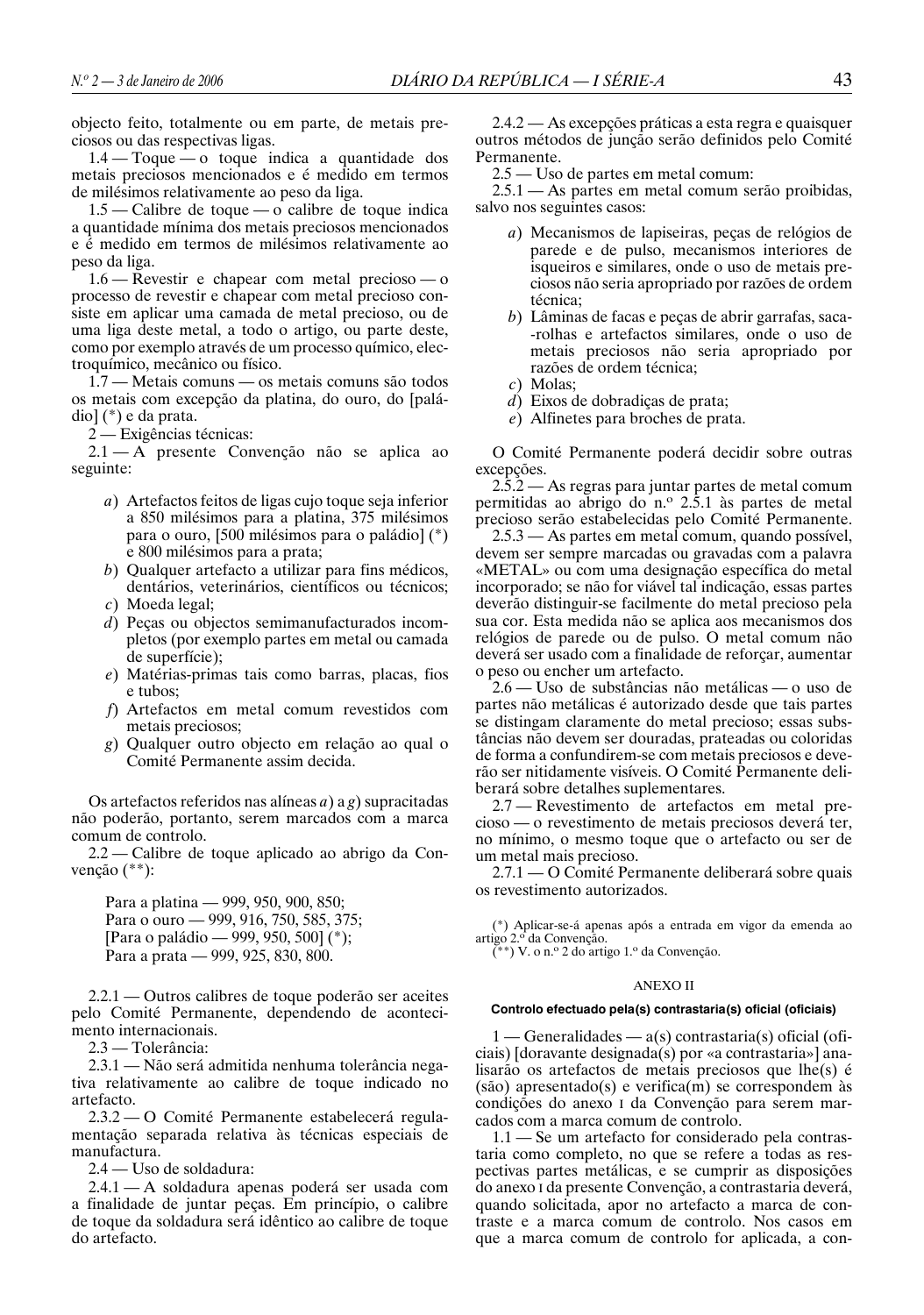trastaria deverá, antes de o artefacto sair das suas instalações, assegurar que o artefacto está totalmente marcado em conformidade com as disposições dos números abaixo mencionados.

2 — Métodos de análise — a contrastaria utilizará qualquer dos métodos de análise autorizados na análise de artefactos de materiais preciosos cuja listagem consta do apêndice I. O Comité Permanente poderá alterar essa listagem de acordo com necessidades futuras. Outros métodos de análise poderão ser praticados para avaliar a homogeneidade do lote.

3 — Amostragem — o número de artigos retirados do lote para análise e o número de amostras retiradas desses artigos para análises e exames deverão ser suficientes para definir a homogeneidade do lote e assegurar que todas as partes de todos os artefactos do lote analisados cumprem os calibres de toque necessários. As directrizes para a amostragem são definidas pelo Comité Permanente.

4 — Marcação — as marcas mínimas a serem aplicadas nos artefactos que satisfazem o estabelecido no anexo I são as seguintes:

- *a*) Uma marca de responsabilidade, registada, conforme a descrição indicada no n.º 4.2;
- *b*) A marca da contrastaria;
- *c*) A marca comum de controlo, conforme a descrição indicada no n.º 4.3; e
- *d*) A marca do toque correspondente em algarismos árabes.

As marcas das alíneas *b*) e *c*) serão puncionadas no artefacto pela contrastaria.

As marcas das alíneas *a*) e *d*) poderão ser aplicadas por punção, fusão ou gravação. Sempre que possível, todas as marcas deverão ser colocadas muito próximas uma das outras.

Outras marcas que não devem ser confundidas com as marcas supracitadas são permitidas como marcas adicionais.

4.1 — O Comité Permanente poderá deliberar sobre outros métodos para marcar os artefactos.

 $4.2 - A$  marca de responsabilidade referida no n.<sup>o</sup> 4, alínea *a*), será registada num registo oficial do Estado Contratante e ou numa das suas contrastarias em cujo território o artefacto em questão é controlado.

4.3 — A marca comum de controlo será constituída pela reprodução de uma balança e por um número, em algarismos árabes, expresso em milésimos, indicativo do calibre de toque do artefacto, sendo tudo em relevo sobre um fundo revestido e enquadrado por uma placa indicativa da natureza do metal precioso, da seguinte forma:

Para os artefactos de platina: . . . Para os artefactos de ouro: . . . [Para os artefactos de paládio] (\*): . . . Para os artefactos de prata: . . .

4.3.1 — Todos os calibres de toque listados pelo Comité Permanente poderão ser representados.

4.3.2 — As dimensões aprovadas da marca comum de controlo são indicadas numa listagem do apêndice II. Essa listagem poderá ser alterada pelo Comité Permanente.

4.4 — Artefactos que possuem mais de uma liga do mesmo metal precioso — quando um artefacto é constituído por ligas diferentes do mesmo metal precioso, a marca de toque e a marca comum de controlo aplicadas serão as do toque mais baixo presente no artefacto. O Comité Permanente poderá autorizar excepções.

4.5 — Artefactos compostos por diferentes partes — se um artefacto for composto por partes que são articuladas ou facilmente separáveis, as marcas supracitadas serão aplicadas à parte principal do artefacto. Sempre que viável, a marca comum de controlo será, também, aplicada às partes secundárias.

4.6 — Artefactos compostos por ligas de metais preciosos diferentes:

4.6.1 — Se um artefacto for composto por ligas de metal precioso diferentes e se a cor e a dimensão de cada uma das ligas estiver claramente visível, as marcas referidas no n.o 4, alíneas *a*), *b*), *c*), e *d*), serão aplicadas em uma liga da metal precioso e a marca comum de controlo adequada na(s) outra(s).

4.6.2 — Se um artefacto for composto de ligas de metal precioso diferentes e se a cor e a dimensão de cada liga não for visível, as marcas referidas no n.º 4, alíneas *a*), *b*), *c*) e *d*), serão aplicadas no metal menos precioso. A marca comum de controlo relacionada com os metais mais preciosos não deverá ser aplicada.

4.6.3 — As excepções às regras acima indicadas, justificadas por razões técnicas, serão aprovadas pelo Comité Permanente.

(\*) Aplicar-se-á apenas após a entrada em vigor da emenda ao artigo 2.º da Convenção.

### **Apêndice I**

### **Métodos de análise e outros métodos de exame**

A análise dos artefactos de metais preciosos que são apresentados para marcação com a marca comum de controlo consistirá nas duas medidas seguintes:

- 1) Avaliação de homogeneidade do lote; e
- 2) Indicação do toque da liga.

1 — A homogeneidade do lote poderá ser avaliada por um dos seguintes métodos de análise:

- *a*) Teste da pedra-de-toque;
- *b*) Teste de espectroscopia por raios X; e
- *c*) Análise das tomas reunidas a partir de várias peças escolhidas dentro do lote.

2 — O toque do conteúdo dos metais preciosos é determinado por um dos métodos de análise aprovados abaixo indicados:

### Platina:

- Método gravimétrico após precipitação de diamino-hexacloroplatinato (documento EN 31 210/ISO 11 210; 1995);
- Método gravimétrico por redução com mercúrio doce (documento EN 31 489/ISO 11 489:1995);
- Método espectrométrico/solução ICP (documento pr EN 31 494/ISO/DIS 11 494);
- Absorção atómica (documento ISO/WD 11 492);